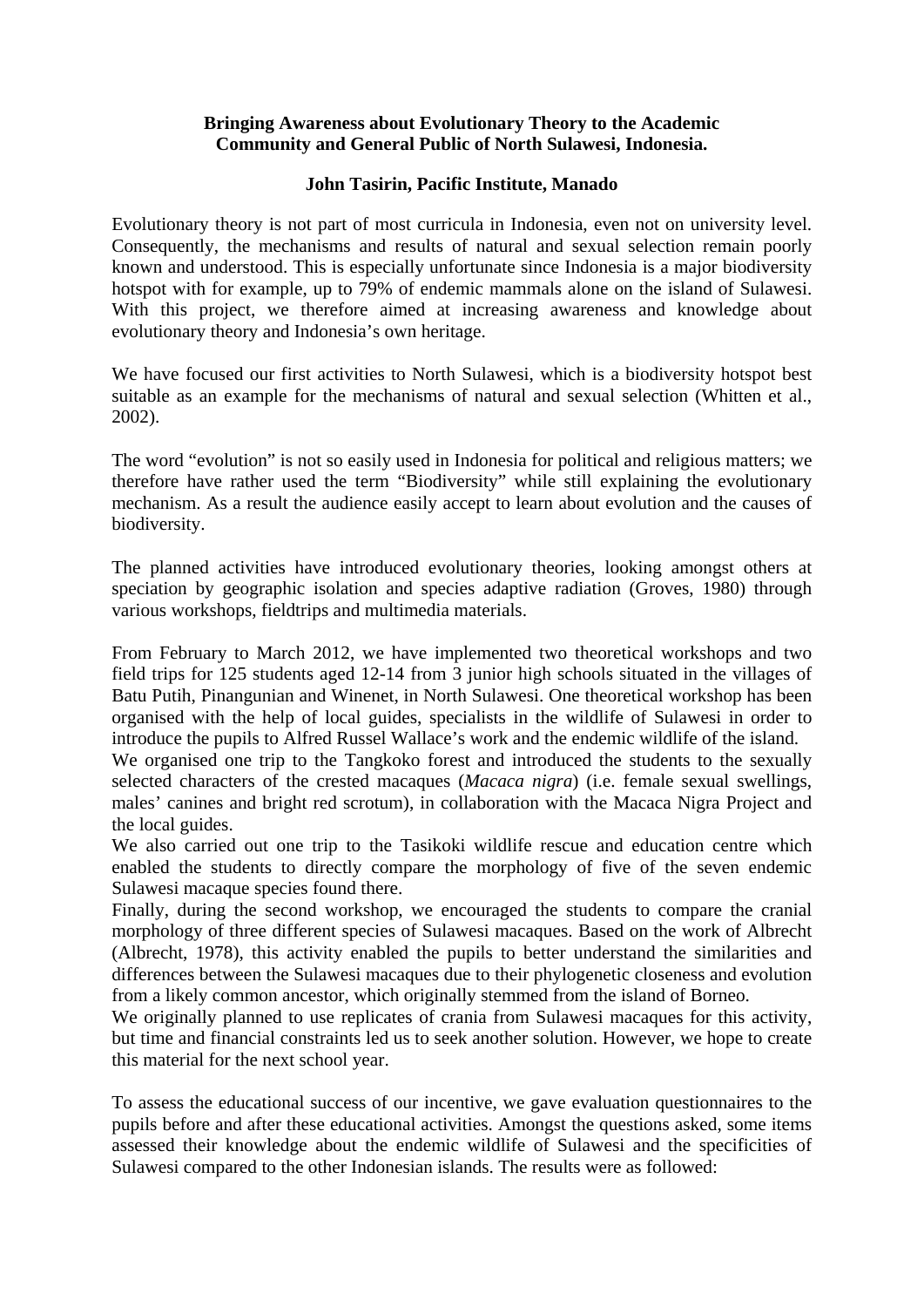- Concerning the endemic wildlife of Sulawesi: 27% of the pupils recognised the lowland anoa (*Bubalus depressicornis*) and 29% of the pupils recognised the babirusa (*Babyrousa babyrussa)* before the education activities. After the activities the percentage raised to 40% for the lowland anoa and 79% for the babirusa.
- Concerning the general specificities of Sulawesi: the students mentioned "endemic species found nowhere else", "Wallace" and "seven species of macaques" in 2% of the questionnaire before the education activities while these specificities were highlighted in 20% of the questionnaires following the program.

These statistics show that these education activities related to evolution have clearly helped the pupils to improve their knowledge about their local fauna. Concerning the specificities of Sulawesi, evolution terms have been more included in their answers. Yet the percentages are still low, meaning that more efforts need to be made in order to increase their awareness and knowledge about evolution.

In April and May 2012, we have implemented various seminars related to Sulawesi's flora and fauna and their evolution. This series of seminars was organised with the collaboration of Pacific Institute, the Macaca Nigra Project (a scientific collaboration between the German Primate Centre and the Bogor Agricultural University, Indonesia), and UNSRAT (University of Manado). A first seminar has been held on the 23rd April for 30 local guides and fire fighters in a village situated next to the Tangkoko nature reserve. Furthermore, two seminars held on the 26th April and 3rd May 2012 have gathered 70 bachelor students from the faculty of agriculture and forestry as well as young people interested in Sulawesi wildlife in the University of Manado (UNSRAT).

The funding accorded by ESEB enabled the creation and exhibition of media during our seminars. Examples of these media include posters and an animation movie about the Wallacea zone, the wildlife of Sulawesi and its migration routes. We also used the funds to elaborate evaluation questionnaires for high school pupils and produce reproductions of photographs of macaques' crania for morphometric measurements and comparisons (original material from the Mammalian Crania Photographic Archive). Furthermore, the allocated funds have helped us to cover the transportation cost for the pupils to the Tangkoko Nature Reserve and the Tasikoki Wildlife Rescue and Education Centre. Finally, it has covered the interventions of local experts about Sulawesi wildlife during the school presentations and the seminars.

The funds were spent as followed:

- Creation of a 25 seconds animation movie: 150 Euros
- Posters for 3 junior high schools: 100 Euros
- Evaluation questionnaires photocopies and crania photographs'reproduction: 150 Euros
- Pupils' transportation to Tangkoko (125 pupils, 6 trips): 525 Euros
- Pupils' transportation to Tasikoki (125 pupils, 6 trips): 580 Euros
- Local experts' interventions (2 local guides): 250 Euros
- Logistics for seminars (organisation, room rental, speakers, transportation): 245 Euros

This innovative education programme about evolution has been highly appreciated by pupils and teachers, and has the support of the local government (Department of Education and Sports of the city of Bitung, North Sulawesi) to continue these activities on a long term basis. The programme also received attention from the media through regional newspapers and National Geographic Indonesia (link below).